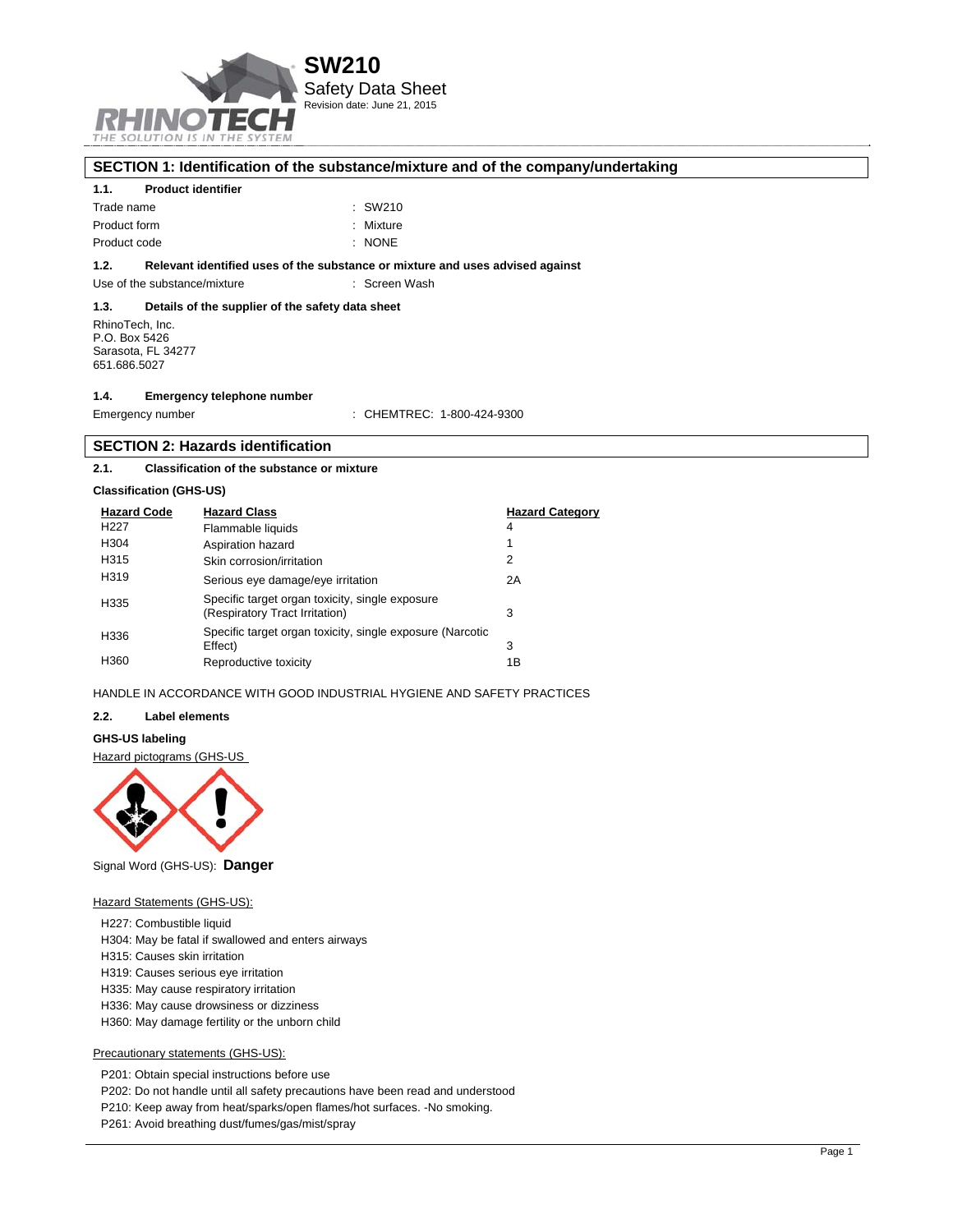## Safety Data Sheet

P264: Wash thoroughly after handling

P271: Use only outdoors or in a well-ventilated area

P280: Wear protective gloves/protective clothing/eye protection/face protection

P281: Use personal protective equipment as required

P312: Call a POISON CENTER or doctor/physician if you feel unwell

P321: Specific treatment (see SECTION 4)

P331: Do NOT induce vomiting

P362: Take off contaminated clothing and wash before reuse

P301+310: IF SWALLOWED: Immediately call a POISON CENTER or doctor/physician

P302+352: IF ON SKIN: Wash with soap and water

P304+340: IF INHALED: Remove victim to fresh air and keep at rest in a position comfortable for breathing

P305+351+338: IF IN EYES: Rinse cautiously with water for several minutes. Remove contact lenses if present and easy to do –

continue rinsing

P308+313: IF exposed or concerned: Get medical advice/attention

P332+313: If skin irritation occurs: Get medical advice/attention

P337+313: If eye irritation persists get medical advice/attention

P370+376: In case of fire: Stop leak if safe to do so

P403+233: Store in a well ventilated place. Keep container tightly closed

P403+235: Store in a well ventilated place. Keep cool

P405: Store locked up

P501: Dispose of contents/container in accordance with local, state and federal authorities.

## **2.3. Other hazards**

#### No additional information available

#### **2.4. Unknown acute toxicity (GHS-US)**

No data available

## **SECTION 3: Composition/information on ingredients**

## **3.1. Substance**

Not applicable

#### **3.2. Mixture**

| <b>Name</b>                      | CAS#      | %         |
|----------------------------------|-----------|-----------|
| 2-(2-ethoxyethoxy) ethyl acetate | 112-15-2  | $20 - 40$ |
| Dimethyl Glutarate               | 1119-40-0 | $20 - 40$ |
| 1-Methyl-2-pyrrolidinone         | 872-50-4  | 10 - 20   |
| Nonylphenol Ethoxylate           | 9016-45-9 | < 10      |
| <b>Dimethyl Succinate</b>        | 106-65-0  | < 10      |
| Dimethyl Adipate                 | 627-93-0  | < 10      |

| <b>SECTION 4: First aid measures</b>                                |  |                                                                                                                                                                                                                           |  |
|---------------------------------------------------------------------|--|---------------------------------------------------------------------------------------------------------------------------------------------------------------------------------------------------------------------------|--|
| Description of first aid measures<br>4.1.                           |  |                                                                                                                                                                                                                           |  |
| First-aid measures general                                          |  | Never give anything by mouth to an unconscious person. If you feel unwell, seek medical<br>advice (show the label where possible).                                                                                        |  |
| First-aid measures after inhalation                                 |  | IF INHALED: Remove to fresh air and keep at rest in a position comfortable for breathing Use<br>artificial respiration and oxygen if needed. Consult a physician.                                                         |  |
| First-aid measures after skin contact                               |  | IF ON SKIN: Immediately rinse with plenty of water (for at least 15 minutes). If irritation persists,<br>seek medical attention.                                                                                          |  |
| First-aid measures after eye contact                                |  | IF IN EYES: Rinse immediately and thoroughly, pulling the eyelids well away from the eye (15<br>minutes minimum). If irritation persists, seek medical attention.                                                         |  |
| First-aid measures after ingestion                                  |  | IF SWALLOWED: Rinse mouth. Do NOT induce vomiting. Dilute stomach contents by drinking<br>water. If vomiting occurs spontaneously, keep head below hips to prevent breathing vomit into<br>lungs. Seek medical attention. |  |
| 4.2.<br>Most important symptoms and effects, both acute and delayed |  |                                                                                                                                                                                                                           |  |
| Symptoms/injuries                                                   |  | : Prolonged exposure may cause skin cracking and dermatitis in sensitive individuals. May cause<br>eye irritation                                                                                                         |  |
| Symptoms/injuries after inhalation                                  |  | : May cause headache, nausea and irritation of respiratory tract.                                                                                                                                                         |  |
| Symptoms/injuries after skin contact                                |  | : Causes skin irritation. Slight skin absorption; no toxic effects not likely by this route.                                                                                                                              |  |
| Symptoms/injuries after eye contact                                 |  | : Causes serious eye irritation.                                                                                                                                                                                          |  |
| Symptoms/injuries after ingestion                                   |  | : May cause gastrointestinal irritation, nausea, vomitting, and diarrhea if swallowed.                                                                                                                                    |  |
| Chronic symptoms                                                    |  | : No data available.                                                                                                                                                                                                      |  |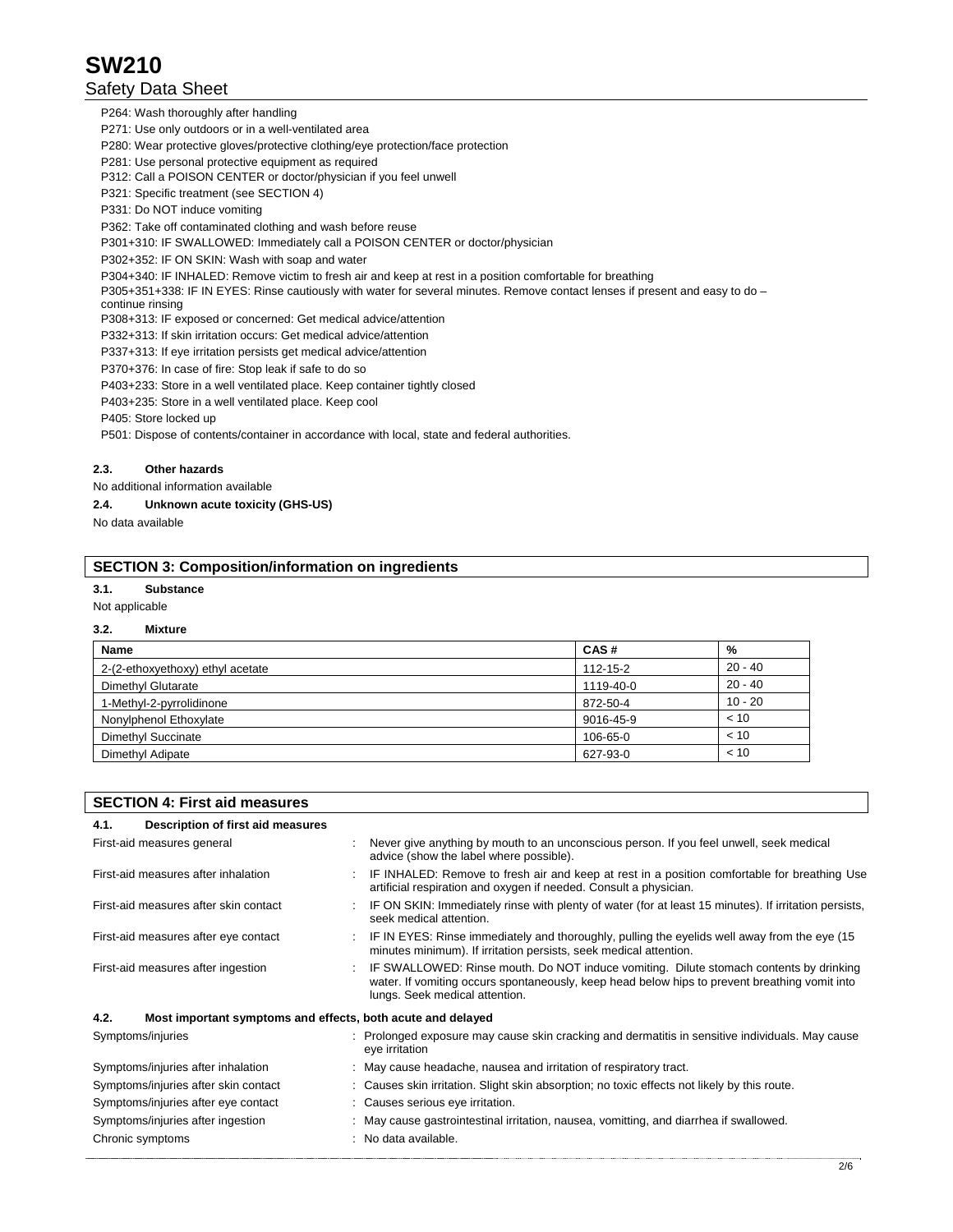## Safety Data Sheet

#### **4.3. Indication of any immediate medical attention and special treatment needed**

No additional information available.

| <b>SECTION 5: Firefighting measures</b>                                     |                                                                                                                                                                                                                                                                                                                                                                                                                                                                                 |
|-----------------------------------------------------------------------------|---------------------------------------------------------------------------------------------------------------------------------------------------------------------------------------------------------------------------------------------------------------------------------------------------------------------------------------------------------------------------------------------------------------------------------------------------------------------------------|
| 5.1.<br><b>Extinguishing media</b>                                          |                                                                                                                                                                                                                                                                                                                                                                                                                                                                                 |
| suitable extinguishing media                                                | : Alcohol-resistant foam. Carbon dioxide. Dry powder. Water spray.                                                                                                                                                                                                                                                                                                                                                                                                              |
| 5.2.<br>Special hazards arising from the substance or mixture               |                                                                                                                                                                                                                                                                                                                                                                                                                                                                                 |
| Fire hazard                                                                 | : Flash Point 199 F (Closed Cup).                                                                                                                                                                                                                                                                                                                                                                                                                                               |
| <b>Explosion hazard</b>                                                     | : Product is not explosive.                                                                                                                                                                                                                                                                                                                                                                                                                                                     |
| Reactivity                                                                  | : No dangerous reactions known under normal conditions of use.                                                                                                                                                                                                                                                                                                                                                                                                                  |
| 5.3.<br><b>Advice for firefighters</b>                                      |                                                                                                                                                                                                                                                                                                                                                                                                                                                                                 |
| Firefighting instructions                                                   | : Do not dispose of fire-fighting water in the environment. Exercise caution when fighting any<br>chemical fire. Use water spray or fog for cooling exposed containers.                                                                                                                                                                                                                                                                                                         |
| Protection during firefighting                                              | : Do not enter fire area without proper protective equipment, including respiratory protection.                                                                                                                                                                                                                                                                                                                                                                                 |
| SECTION 6: Accidental release measures                                      |                                                                                                                                                                                                                                                                                                                                                                                                                                                                                 |
| 6.1.<br>Personal precautions, protective equipment and emergency procedures |                                                                                                                                                                                                                                                                                                                                                                                                                                                                                 |
| General measures                                                            | : Evacuate area. Keep upwind. Ventilate area. Spill should be handled by trained clean-up crews<br>properly equipped with respiratory equipment and full chemical protective gear (see Section 8).                                                                                                                                                                                                                                                                              |
| 6.1.1.<br>For non-emergency personnel                                       |                                                                                                                                                                                                                                                                                                                                                                                                                                                                                 |
| Protective equipment                                                        | : Wear Protective equipment as described in Section 8.                                                                                                                                                                                                                                                                                                                                                                                                                          |
| <b>Emergency procedures</b>                                                 | : Evacuate unnecessary personnel.                                                                                                                                                                                                                                                                                                                                                                                                                                               |
| 6.1.2.<br>For emergency responders                                          |                                                                                                                                                                                                                                                                                                                                                                                                                                                                                 |
| Protective equipment                                                        | : Approved supplied-air respirator, in case of emergency. Wear suitable protective clothing, gloves<br>and eye or face protection.                                                                                                                                                                                                                                                                                                                                              |
| 6.2.<br><b>Environmental precautions</b>                                    |                                                                                                                                                                                                                                                                                                                                                                                                                                                                                 |
|                                                                             | Prevent entry to sewers and public waters. Notify authorities if liquid enters sewers or public waters.                                                                                                                                                                                                                                                                                                                                                                         |
| 6.3.<br>Methods and material for containment and cleaning up                |                                                                                                                                                                                                                                                                                                                                                                                                                                                                                 |
| For containment                                                             | : Prevent entry to sewers and public waters. Contain any spills with dikes or absorbents to prevent<br>migration and entry into sewers or streams.                                                                                                                                                                                                                                                                                                                              |
| Methods for cleaning up                                                     | : Soak up spills with inert solids, such as clay or diatomaceous earth as soon as possible. Place in<br>a suitable container for disposal in accordance with the waste regulations (see Section 13).                                                                                                                                                                                                                                                                            |
| 6.4.<br><b>Reference to other sections</b>                                  |                                                                                                                                                                                                                                                                                                                                                                                                                                                                                 |
| No additionnel information available                                        |                                                                                                                                                                                                                                                                                                                                                                                                                                                                                 |
| <b>SECTION 7: Handling and storage</b>                                      |                                                                                                                                                                                                                                                                                                                                                                                                                                                                                 |
| 7.1.<br>Precautions for safe handling                                       |                                                                                                                                                                                                                                                                                                                                                                                                                                                                                 |
| Precautions for safe handling                                               | : Do not handle until all safety precautions have been read and understood. Keep away from heat,<br>sparks and open flame. Store in cool well ventilated area. Keep container closed when not in<br>use. Use only with adequate ventilation. Wear proper safety equipment including chemically<br>resistant gloves and safety glasses or goggles. Wash thoroughly after handling. Do not breathe<br>mist or vapor. Do not get in eyes. Avoid contact with skin. Do not swallow. |
| 7.2.<br>Conditions for safe storage, including any incompatibilities        |                                                                                                                                                                                                                                                                                                                                                                                                                                                                                 |
| Storage conditions                                                          | : Keep only in the original container in a cool, well ventilated place away from : heat sources. Keep<br>container tightly closed.                                                                                                                                                                                                                                                                                                                                              |
| 7.3.<br>Specific end use(s)<br>No additional information available          |                                                                                                                                                                                                                                                                                                                                                                                                                                                                                 |

# **SECTION 8: Exposure controls/personal protection**

## **8.1. Control parameters**

No OSHA and ACGIH PEL's or TLV's for the listed ingredients of this product unless stated below:

| 1-Methyl-2-pyrrolidinone, CAS# 872-50-4     |                                              |                                                 |                 |  |  |  |
|---------------------------------------------|----------------------------------------------|-------------------------------------------------|-----------------|--|--|--|
| OSHA PEL (TWA) ppm - if<br>units not stated | OSHA PEL (STEL) ppm - if<br>units not stated | OSHA PEL (Ceiling) ppm -<br>if units not stated | ACGIH-TLV       |  |  |  |
| 50 PPM (WEEL info)                          | Not Established                              | Not Established                                 | Not Established |  |  |  |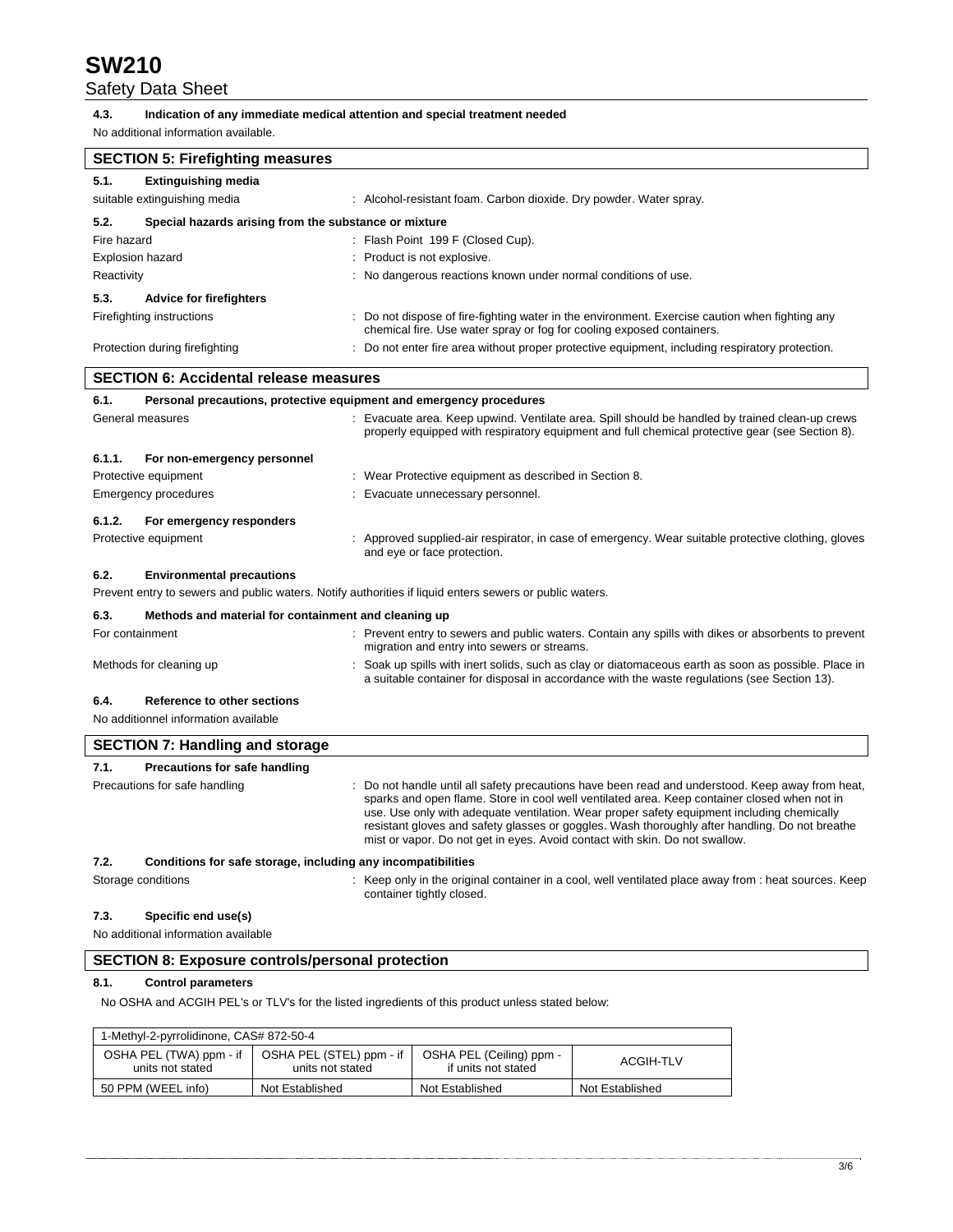## Safety Data Sheet

| 8.2.<br><b>Exposure controls</b> |                                                                                                                                                                                                                                   |
|----------------------------------|-----------------------------------------------------------------------------------------------------------------------------------------------------------------------------------------------------------------------------------|
| Personal protective equipment    | : Face shield. Gloves. Protective clothing. Protective goggles. Respiratory protection of the<br>dependent type.                                                                                                                  |
| Hand protection                  | : Chemical resistant gloves.                                                                                                                                                                                                      |
| Eye protection                   | : Eye protection, including both chemical splash goggles and face shield, must be worn when<br>possibility exists for eye contact due to spraying liquid or airborne particles.                                                   |
| Skin and body protection         | : Wear long sleeves. Wear suitable protective clothing.                                                                                                                                                                           |
| Respiratory protection           | : In case of inadequate ventilation wear respiratory protection. If handling results in dust, mist, or<br>aerosols, special ventilation may be required to avoid exceeding exposure limits for nuisance or<br>oil mist particles. |

## **SECTION 9: Physical and chemical properties**

## **9.1. Information on basic physical and chemical properties**

| Appearance                                  | Clear Liquid.       |
|---------------------------------------------|---------------------|
|                                             |                     |
| Color                                       | No data available   |
| Odor                                        | Solvent.            |
| <b>Odor Threshold</b>                       | No data available   |
| рH                                          | No data available   |
| Relative evaporation rate (butyl acetate=1) | No data available   |
| Melting point                               | No data available   |
| Freezing point                              | No data available   |
| Boiling point                               | No data available   |
| Flash point                                 | 199 F (Closed Cup). |
| Self ignition temperature                   | No data available   |
| Decomposition temperature                   | No data available   |
| Flammability (solid, gas)                   | No data available   |
| Vapor pressure                              | No data available   |
| Relative vapor density at 20 °C             | No data available   |
| Relative density                            | 1.01 @ 25 °C        |
| Solubility                                  | No data available   |
| Log Pow                                     | No data available   |
| Log Kow                                     | No data available   |
| Viscosity, kinematic                        | No data available   |
| Viscosity, dynamic                          | No data available   |
| <b>Explosive properties</b>                 | No data available   |
| Oxidizing properties                        | No data available   |
| Explosive limits                            | No data available   |

## **9.2. Other information**

No additional information available

## **SECTION 10: Stability and reactivity**

## **10.1. Reactivity**

No dangerous reactions known under normal conditions of use.

## **10.2. Chemical stability**

Stable under recommended handling and storage conditions (see section 7).

#### **10.3. Possibility of hazardous reactions**

None known.

## **10.4. Conditions to avoid**

Sparks. Heat. Open flame. Sun Light.

#### **10.5. Incompatible materials**

Strong acids, Strong Bases, Strong oxidizing agents.

### **10.6. Hazardous decomposition products**

Thermal decomposition generates : Carbon oxides, nitrogen oxides.

## **SECTION 11: Toxicological information**

## **11.1. Information on toxicological effects**

Oral LD50: > 2000 mg/kg (rat) Calculated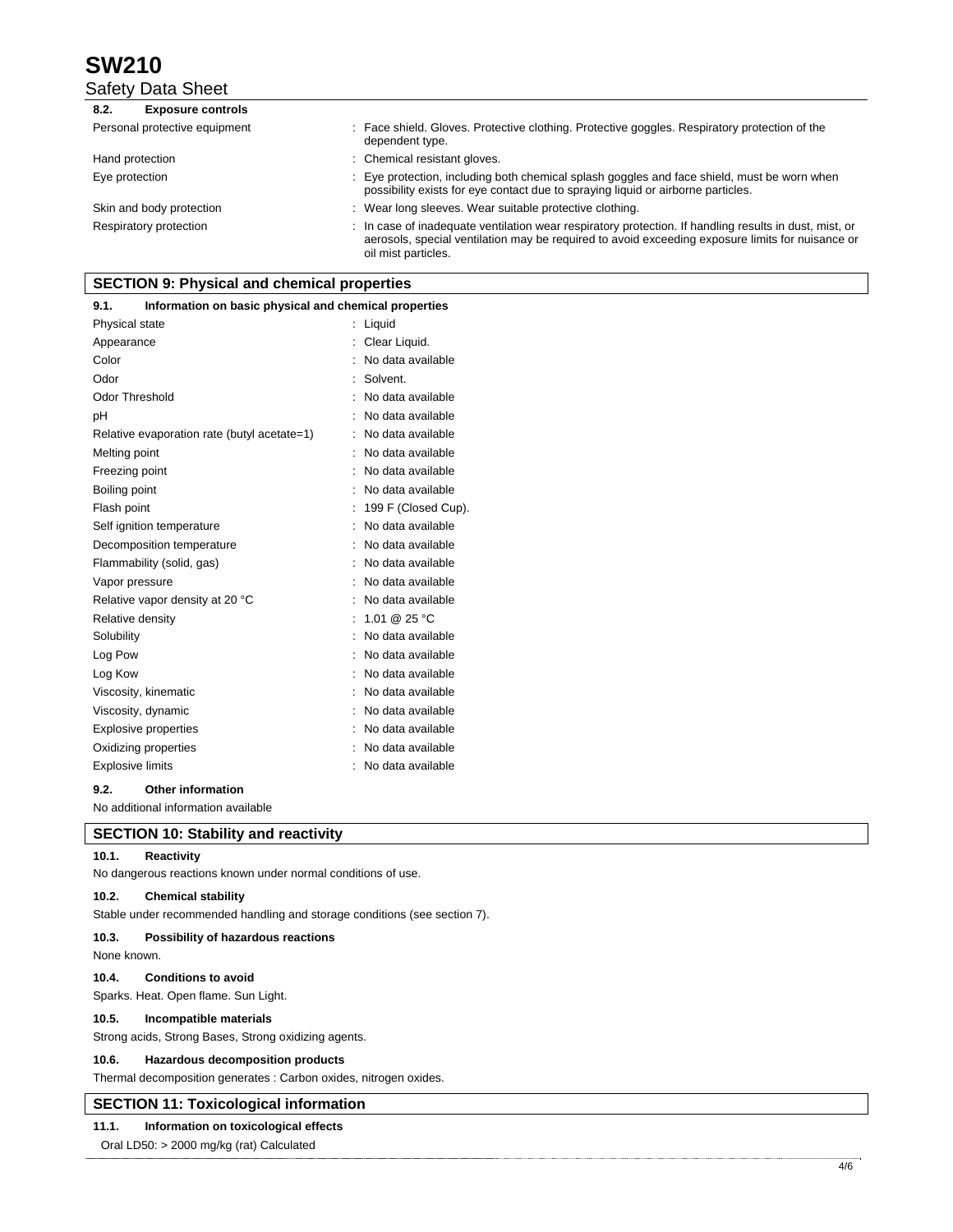## Safety Data Sheet

Dermal LD50: > 2000 mg/kg (rabbit) Calculated Inhalation LC50: > 5 mg/l (Dust/Mist-rat) Calculated

| Skin corrosion/irritation                             | : Causes skin and eye irritation.                                                             |
|-------------------------------------------------------|-----------------------------------------------------------------------------------------------|
| Serious eye damage/irritation                         | : Csuses serious eye irritation.                                                              |
| Respiratory or skin sensitization                     | : May cause skin irritation                                                                   |
| Germ cell mutagenicity                                | : Not classified                                                                              |
| Carcinogenicity                                       | : Not classified                                                                              |
| Reproductive toxicity                                 | : May damage fertility or the unborn child. N-methyl-2-pyrrolidone, CAS#872-50-4, < 20% by wt |
| Specific target organ toxicity (single exposure)      | : Respiratory tract irritation, narcotic effect.                                              |
| Specific target organ toxicity (repeated<br>exposure) | : Not classified                                                                              |
| Aspiration hazard                                     | : May be fatal if swallowed and enters airways                                                |
| Symptoms/injuries after inhalation                    | $:$ See SECTION 4                                                                             |
| Symptoms/injuries after skin contact                  | $:$ See SECTION 4.                                                                            |
| Symptoms/injuries after eye contact                   | $:$ See SECTION 4                                                                             |
| Symptoms/injuries after ingestion                     | $:$ See SECTION 4.                                                                            |
| Chronic symptoms                                      | : No data available.                                                                          |
| Notes:                                                | No data available.                                                                            |

## **SECTION 12: Ecological information**

| 12.1. | Toxicity                                   |                                                                                                                                                                        |
|-------|--------------------------------------------|------------------------------------------------------------------------------------------------------------------------------------------------------------------------|
|       | No Data                                    |                                                                                                                                                                        |
| 12.2. | Persistence and degradability              |                                                                                                                                                                        |
|       | No Data                                    |                                                                                                                                                                        |
| 12.3. | <b>Bioaccumulative potential</b>           |                                                                                                                                                                        |
|       | No Data                                    |                                                                                                                                                                        |
| 12.4. | <b>Mobility in soil</b>                    |                                                                                                                                                                        |
|       | No Data                                    |                                                                                                                                                                        |
| 12.5. | Other adverse effects                      |                                                                                                                                                                        |
|       | No Data                                    |                                                                                                                                                                        |
|       | <b>SECTION 13: Disposal considerations</b> |                                                                                                                                                                        |
| 13.1. | Waste treatment methods                    |                                                                                                                                                                        |
|       | Waste treatment methods                    | : Do not discharge to public wastewater systems without permit of pollution control authorities. No<br>discharge to surface waters is allowed without an NPDES permit. |
|       | Waste disposal recommendations             | Dispose in a safe manner in accordance with local/national regulations. Do not allow the product<br>to be released into the environment.                               |

## **SECTION 14: Transport information**

## **14.1. UN number, proper shipping name, class and packaging group.:**

Domestic Ground Shipments

Proper Shipping Name: Combustible Liquid, NOS ( In Bulk > 110 Gal. Only) (Glycol Ether) Pkg III

Hazard Class: 3.3

ID Number: NA1993

Label Requirements: Combustible Liquid (In Bulk> 110 Gal. Only)

Reportable Quantity: None

## **14.2. Additional information**